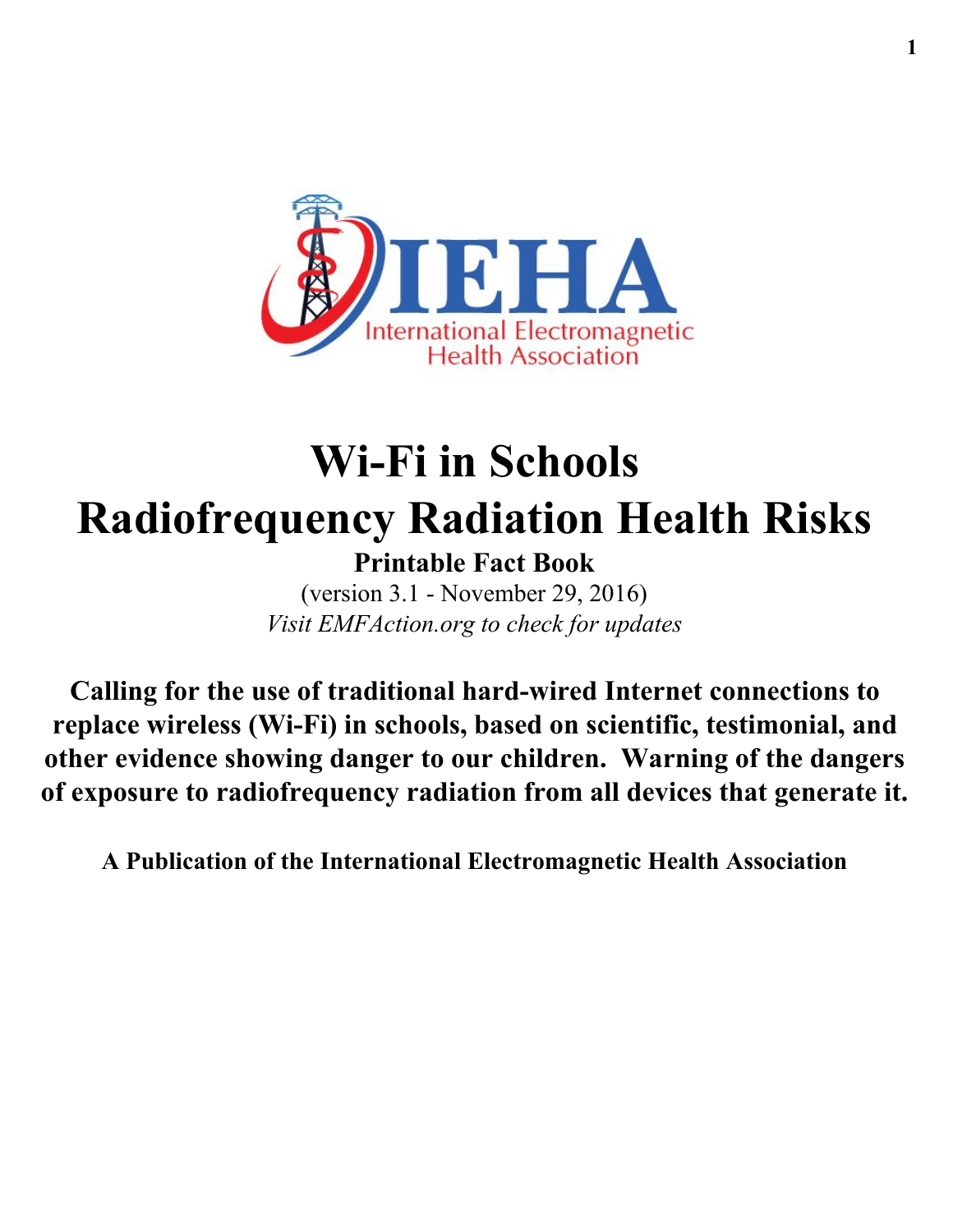#### **Introduction: What is Radiofrequency Radiation?**

Radiofrequency (RF) radiation, often referred to as RFR, EMR or EMF (electromagnetic radiation or frequency), is the energy emitted by wireless telecommunications devices, such as cell phones, cell towers, Wi-Fi routers, Bluetooth, smart meters, baby monitors, and other wireless devices. Its increasing prevalence is unprecedented in human history. As RF radiation is coming to be found in more and more places, such as our homes, places of work, schools, etc., people are increasingly reporting ill health symptoms in conjunction with exposure. A growing number of scientists, doctors, government health officials, and other experts are calling for serious changes in how we use and expose others to this form of radiation. Though little-discussed by the mainstream medical community, there is in fact a substantial body of research on the significant biological effects of RF radiation.

The World Health Organization's International Agency for Research on Cancer (IARC) has classified EMR as a 2B cancer risk; in this same category of risk, one can also find lead, the substance behind the recent surge of children's toy recalls, and DDT, the controversial mosquito repellent. Currently, none of the major companies responsible for popular RF-emitting products publicly acknowledge the 2B classification of RF radiation.

Most safety limits worldwide are based on decades-old research from times when digital communications were hardly used, or not used at all. These limits are based on the thermal heating effects of RF radiation. However, new research as well as overlooked prior research shows non-thermal biological effects, even at very low levels. Of particular concern is the effect of digital pulsed signals with quick rises and falls - types of signals not found in nature. The fact remains that the long-term effects of RF radiation exposure are unknown, and this concerns many experts.

The purpose of this document is to provide you with a comprehensive list of evidence supporting the classification of RF as carcinogenic, and to encourage our educators to implement the precautionary approach as recommended by the leading researchers.

To further highlight the magnitude of the concern over RFR/EMR/EMF health effects, the International Electromagnetic Health Association (IEHA) has identified over 200 web sites and groups devoted to EMR health concerns and safety. These are listed at www.CountingOnSafety.org.

The IEHA is a member-based and member-driven organization of doctors, scientists, parents, and caring men and women around the planet. You can help support our continued work by joining the IEHA by going to [www.EMFAction.org,](http://www.emfaction.org/) adding the membership to your cart, and completing the checkout.

Hyperlinks in this document have been preserved by web.archive.org - if a link becomes broken, use [http://web.archive.org](http://web.archive.org/) to access these preserved pages.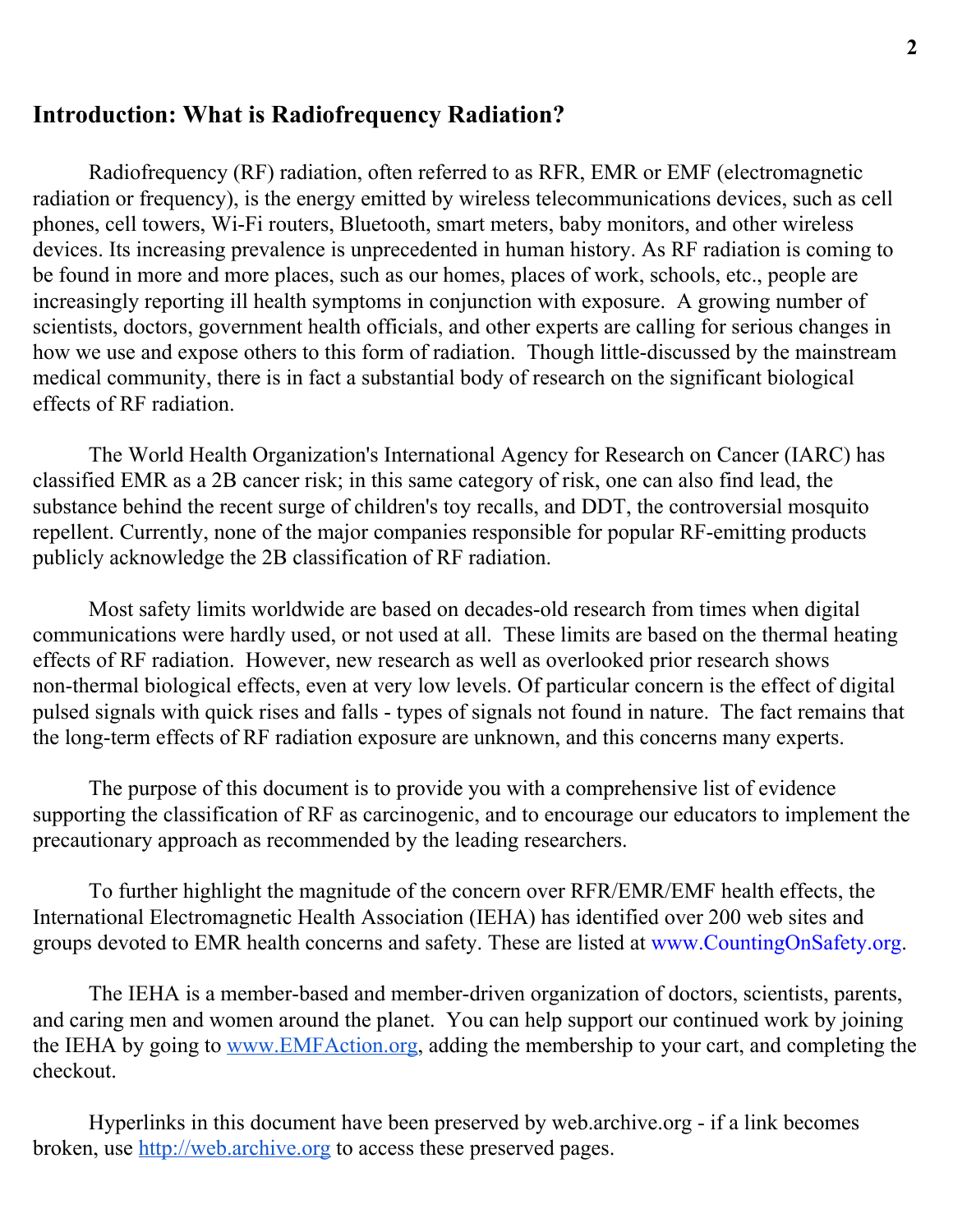#### **International**

 $\rightarrow$  On May 31, 2011 the World Health Organization's International Agency for Research on Cancer (IARC) has classified radiofrequency electromagnetic fields as possibly carcinogenic to humans (Group 2B) based on increase of glioma, a malignant type of brain cancer caused by wireless phone use.

(http://www.iarc.fr/en/media-centre/pr/2011/pdfs/pr208\_E.pdf)

 $\rightarrow$  May 11, 2015 - The International EMF Scientist Appeal signed by 223 (as of October 10, 2016) **scientists** from 41 nations was submitted to His Excellency Ban Ki-moon, Secretary-General of the United Nations, to Dr. Margaret Chan, MD, Director General of the World Health Organization, and to the United Nations Member States.

Martin Blank, PhD, of Columbia University, says, *"International exposure guidelines for electromagnetic fields must be strengthened to reflect the reality of their impact on our bodies, especially on our DNA. The time to deal with the harmful biological and health effects is long overdue. We must reduce exposure by establishing more protective guidelines."*

Joel Moskowitz, PhD, of University of California, Berkeley, says*, "ICNIRP guidelines set exposure standards for high-intensity, short-term, tissue-heating thresholds. These do not protect us from the low-intensity, chronic exposures common today. Scientists signing the Appeal request that the UN and member nations protect the global human population and wildlife from EMF exposures."* (http://www.emfscientist.org)

 $\rightarrow$  The Bioinitiative Report, an ongoing report by a working group of leading doctors and scientists in this field from all over the world, has reviewed thousands of studies and issued recommendations such as:

*"There is good evidence to suggest that many toxic exposures to the fetus and very young child have especially detrimental consequences depending on when they occur during critical phases of growth and development (time windows of critical development), where such exposures may lay the seeds of health harm that develops even decades later. Existing FCC and ICNIRP public safety limits seem to be not sufficiently protective of public health, in particular for the young (embryo, fetus, neonate, very young child)."*

(http://www.bioinitiative.org/conclusions)

→ The BabySafe Project has issued a Joint Statement signed by **159 signatories** (as of August 13, 2015). The majority of these signatories - 75% or greater are either Medical Doctors (MD) or PhD doctors.

(<http://www.babysafeproject.org/signatories/>)

 $\rightarrow$  The European Environment Agency (EEA) issued this advisory to all concerned individuals and institutions in and outside of the continent of Europe: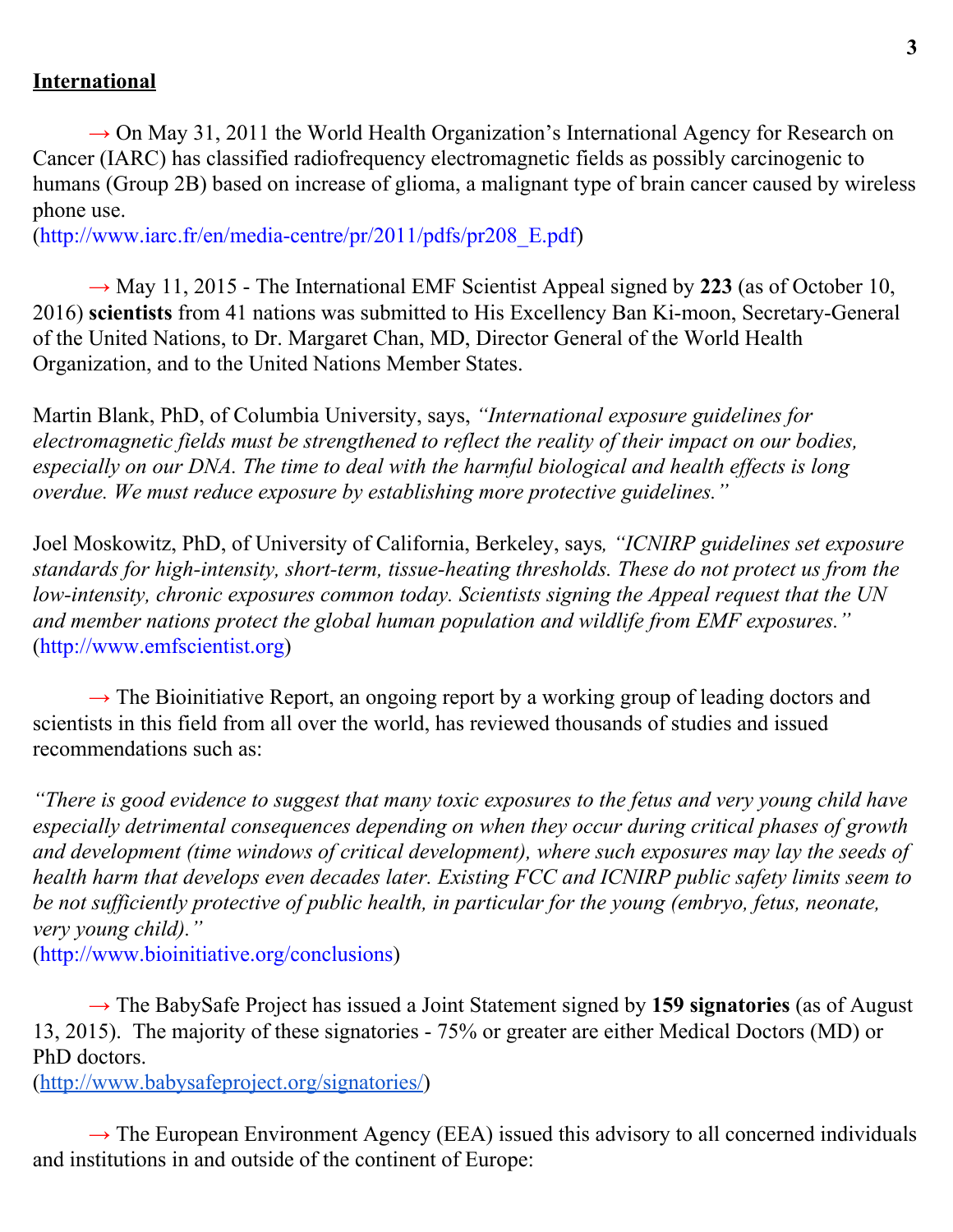*"All reasonable measures to be taken to reduce exposures to electromagnetic fields, especially radiofrequencies from mobile phones and particularly the exposures to children and young adults. Current exposure limits to be reconsidered."* (<http://www.env-health.org/policies/other-issues/electromagnetic-fields/>)

 $\rightarrow$  Additionally, the Council of Europe has passed a resolution (Resolution 1815, 2011) regulating the use of cell phones in schools and encouraging schools using Wi-Fi to convert to hard-wired internet connections.

([http://assembly.coe.int/nw/xml/XRef/X2H-Xref-ViewPDF.asp?FileID=17994&lang=en\)](http://assembly.coe.int/nw/xml/XRef/X2H-Xref-ViewPDF.asp?FileID=17994&lang=en)

 $\rightarrow$  A 2009 study published by the International Society for Pathophysiology concluded that:

*"RFR exposure does indeed appear to affect DNA damage and repair, and the total body of available data contains clues as to conditions producing ef ects and methodologies to detect them. This view is in contrast to that of those who believe that studies unable to replicate the work of others are more credible than the original studies, that studies showing no ef ects cancel studies showing an effect, or that studies showing ef ects are not credible simply because we do not understand how those effects might occur."* ([http://americanassociationforcellphonesafety.org/uploads/PATHOPHYSIOLOGY.pdf\)](http://americanassociationforcellphonesafety.org/uploads/PATHOPHYSIOLOGY.pdf)

 $\rightarrow$  A 291-page report, the joint effort of twelve institutes in seven countries, found genotoxic effects and modified expressions on numerous genes and proteins after extremely low-frequency EMF exposure at low levels, below current international safety guidance, to living cells in-vitro. These results confirm the likelihood of long-term genetic damage in the blood and brains of users of mobile phones and other sources of electromagnetic fields. The study can be found here: (http://www.powerwatch.org.uk/pdfs/20041222\_reflex.pdf)

## **United States of America**

 $\rightarrow$  The United Federation of Teachers (approx. 200,000 members) published:

*"Wireless radiation is emitted by the myriad of wireless devices we encounter every day. It was once thought to be relatively harmless. However, we now know that wireless radiation can cause non-thermal biological effects as well, including damage to cells and DNA, even at low levels."*

In addition to this statement, they include links to information on how to reduce exposure. ([http://www.uft.org/our-rights/wireless-radiation\)](http://www.uft.org/our-rights/wireless-radiation)

 $\rightarrow$  The renowned United States National Toxicology Program found significant increase in cancer in rats (\$25 million study) exposed to standard cell phone radiation compared to non-exposed ([http://ntp.niehs.nih.gov/results/areas/cellphones\)](http://ntp.niehs.nih.gov/results/areas/cellphones)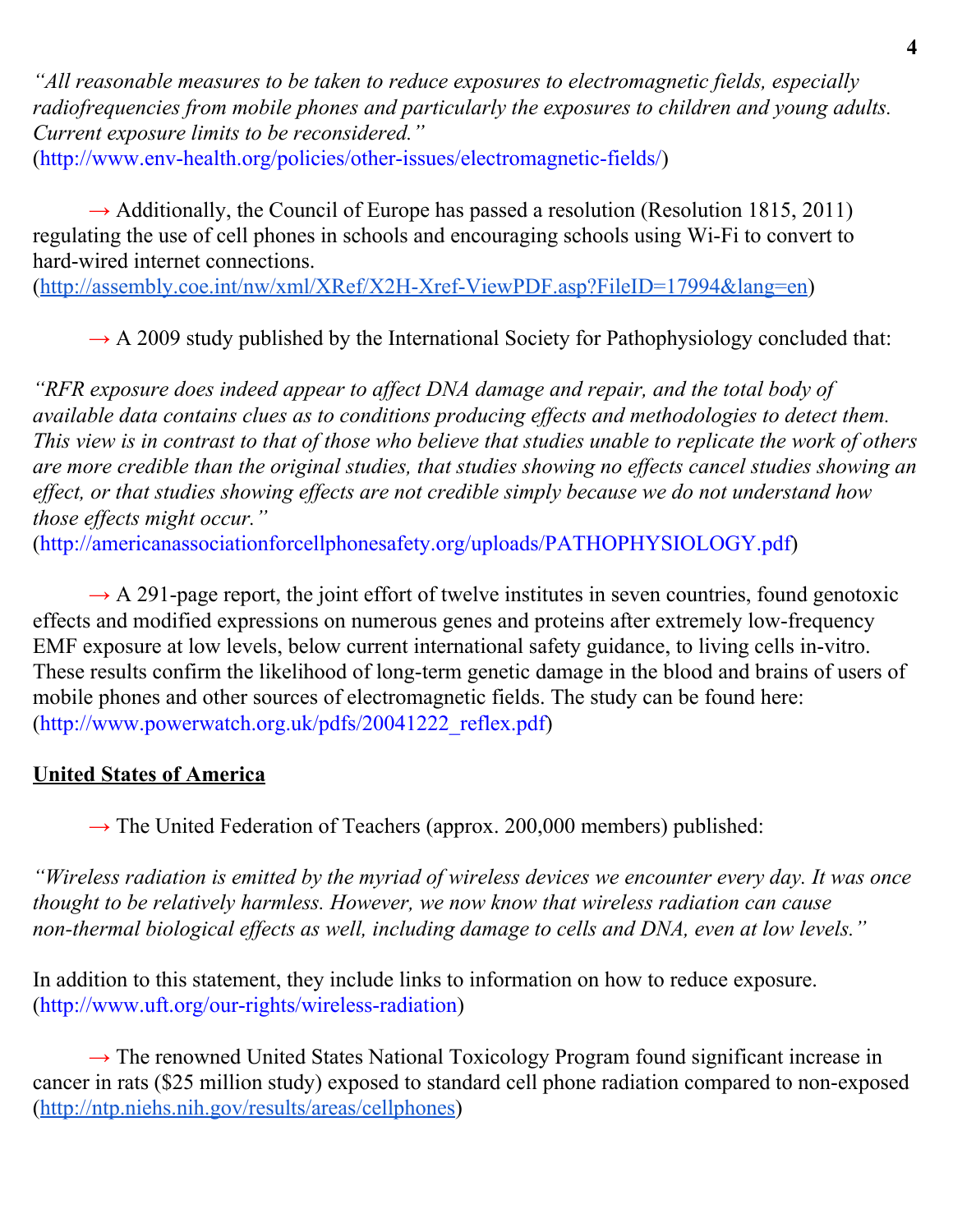"These findings appear to support the International Agency for Research on Cancer (IARC) conclusions regarding the possible carcinogenic potential of RFR." ([http://biorxiv.org/content/early/2016/06/23/055699.full.pdf\)](http://biorxiv.org/content/early/2016/06/23/055699.full.pdf)

 $\rightarrow$  The American Academy of Pediatrics, in a letter to the commissioners of the FCC and FDA dated August 29, 2013

"*Current FCC standards do not account for the unique vulnerability and use patterns specific to pregnant women and children."*

*"The FCC has not assessed the standard for cell phone radiation since 1996. Approximately 44 million people had mobile phones when the standard was set; today, there are more than 300 million mobile phones in use in the United States. While the prevalence of wireless phones and other devices has skyrocketed, the behaviors around cell phone uses have changed as well. The number of mobile phone calls per day, the length of each call, and the amount of time people use mobile phones has increased, while cell phone and wireless technology has undergone substantial changes."*

*"The AAP supports the reassessment of radiation standards for cell phones and other wireless products and the adoption of standards that are protective of children and reflect current use patterns"*

([http://www.bioinitiative.org/conclusions/\)](http://www.bioinitiative.org/conclusions/)

 $\rightarrow$  Firefighters in Los Angeles are currently fighting the installation of new cell towers:

*"The proximity of the towers and people living next to the towers is of grave concern," said David Gillotte, union president of Firefighters Local 1014. "It's a very complex issue how those radio issues affect people, all the way up to three miles away. There are health and safety issues that need to be discussed openly with the public."*

(http://losangeles.cbslocal.com/2015/03/24/la-county-firefighters-address-lawmakers-over-cell-tower -concerns/)

 $\rightarrow$  The Board of the American Academy of Environmental Medicine (BAAEM) issued the following statements in the year of 2012:

*"Adverse health effects, such as learning disabilities, altered immune responses, headaches, etc. from wireless radio frequency fields do exist and are well documented in the scientific literature. Safer technology, such as using hard-wiring, must be seriously considered in schools for the safety of those susceptible individuals who may be affected by this phenomenon."* (http://issuu.com/waynegerald/docs/safeschools2012)

*"The Board of the American Academy of Environmental Medicine opposes the installation of wireless 'smart meters' in homes and schools based on a scientific assessment of the current medical literature (references available on request). Chronic exposure to wireless radiofrequency radiation*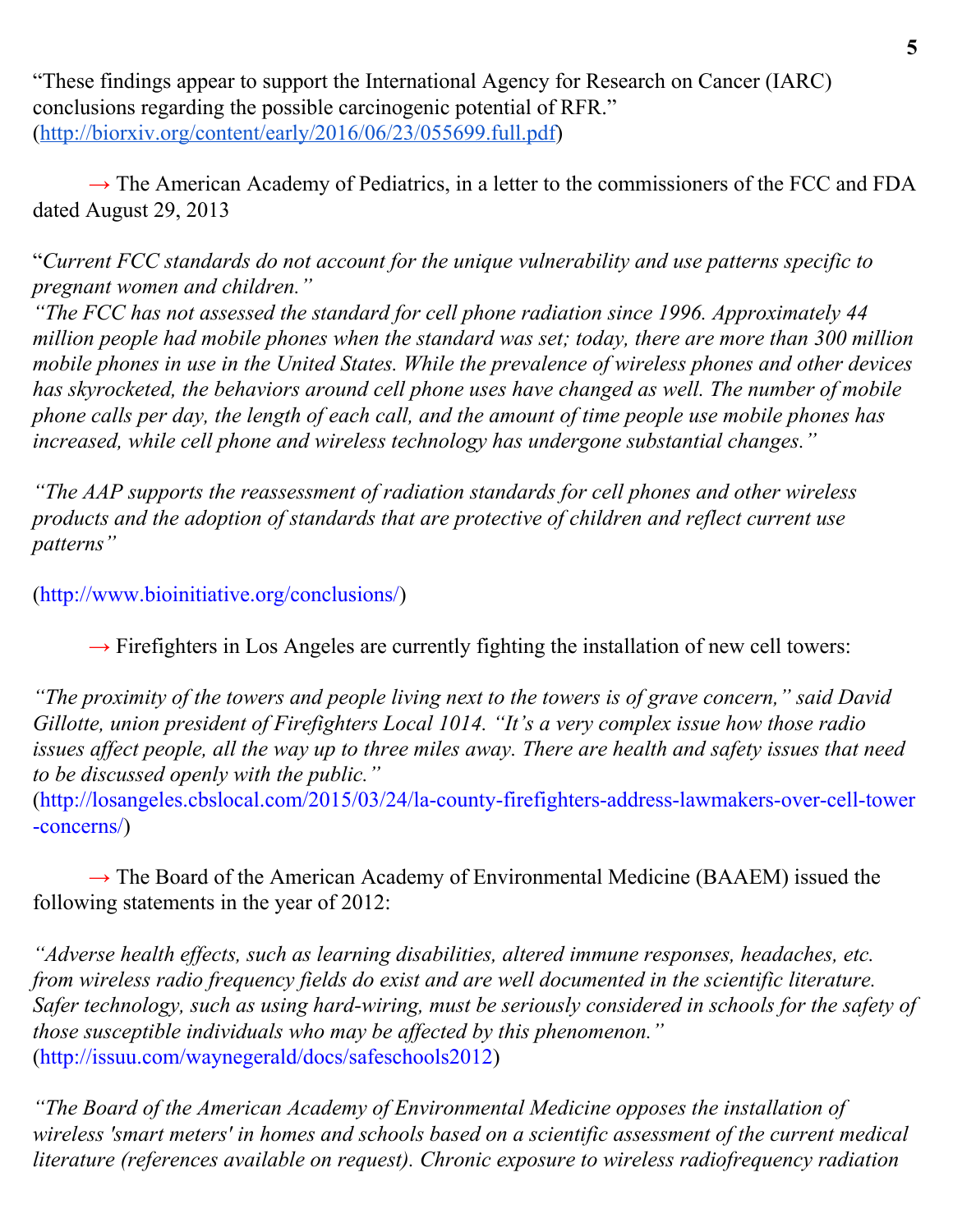*is a preventable environmental hazard that is sufficiently well-documented to warrant immediate preventative public health action.*

*The Board of the American Academy of Environmental Medicine also wishes to note that the US NIEHS National Toxicology Program in 1999 cited radiofrequency (RF) radiation as a potential carcinogen. Existing safety limits for pulsed RF were termed 'not protective of public health' by the Radiofrequency Interagency Working Group (a federal interagency working group including the FDA, FCC, OSHA, the EPA and others)."*

([http://emfsafetynetwork.org/wp-content/uploads/2009/11/AAEM-Resolution.pdf\)](http://emfsafetynetwork.org/wp-content/uploads/2009/11/AAEM-Resolution.pdf)

 $\rightarrow$  A 2012 study conducted at Yale University, in which pregnant mice were exposed to RF radiation from cell phones, concluded that the mice's offspring showed symptoms of ADHD and memory loss. This study was discussed in detail in the documentary short *The Science of Exposure.* (http://www.babysafeproject.org/the-science/)

 $\rightarrow$  The American Academy of Pediatrics, in a letter to Congressman Dennis Kucinich dated December 12th, 2012, states:

"*Children are disproportionately affected by environmental exposures, including cell phone radiation. The differences in bone density and the amount of fluid in a child's brain compared to an adult's brain could allow children to absorb greater quantities of RF energy deeper into their brains than adults. It is essential that any new standards for cell phones or other wireless devices be based on protecting the youngest and most vulnerable populations to ensure they are safeguarded through their lifetimes."*

([http://www.bioinitiative.org/conclusions/\)](http://www.bioinitiative.org/conclusions/)

 $\rightarrow$  President Barack Obama's 2010 panel on cancer research issued a statement that children:

"*are at special risk due to their smaller body mass and rapid physical development, both of which magnify their vulnerability to known carcinogens, including radiation.*" (See above link)

Further information on the panel itself can be found here: <http://deainfo.nci.nih.gov/advisory/pcp/pcp.htm>

 $\rightarrow$  A study published in 2008 by the American Society for Reproductive Medicine concluded that:

*"...[sperm] motility, count, viability, and morphology are negatively affected by the use of cell phones."*

(http://c4st.org/images/documents/scientific\_studies/Cleveland-Clinic-Cell-Phone-Sperm-study.pdf)

 $\rightarrow$  A 2009 study by Dr. Sam Milham, MD, MPH, states that: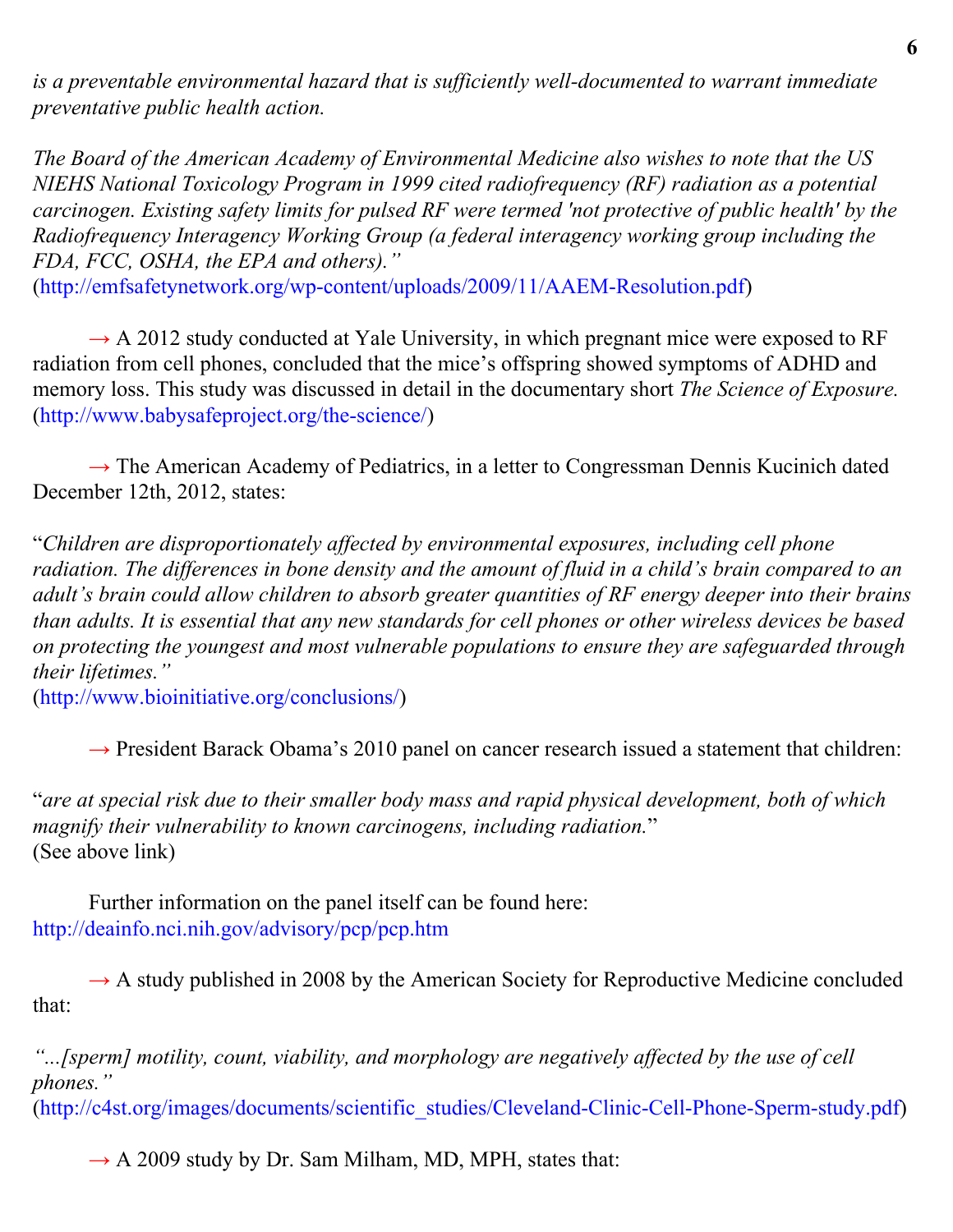*"Most cancer in firefighters is due to radiofrequency radiation exposure, not inhaled carcinogens."* ([http://c4st.org/images/documents/scientific\\_studies/RF-Cancer-in-firefighters.pdf\)](http://c4st.org/images/documents/scientific_studies/RF-Cancer-in-firefighters.pdf)

 $\rightarrow$  In a letter dated February 8th, 2013, Dr. Martha R. Herbert, PhD, MD, advised the Los Angeles Unified School District:

*"I urge you to step back from your intention to go wifi in the LAUSD, and instead opt for wired technologies, particularly for those subpopulations that are most sensitive. It will be easier for you to make a healthier decision now than to undo a misguided decision later."* ([http://c4st.org/images/documents/resources/wifi-in-schools/HerbertLettertoLACUSDObjectingToW](http://c4st.org/images/documents/resources/wifi-in-schools/HerbertLettertoLACUSDObjectingToWiFiClassroom2013-0208.pdf) [iFiClassroom2013-0208.pdf](http://c4st.org/images/documents/resources/wifi-in-schools/HerbertLettertoLACUSDObjectingToWiFiClassroom2013-0208.pdf))

Noted EMF researcher Dr. Magda Havas, PhD, seconded Dr. Herbert in a follow-up letter dated February 10th, 2013:

*"The scientific evidence clearly shows that microwave radiation at levels well below the Federal Communication Commission (FCC) guidelines and at levels now commonly found inside classrooms with Wi-Fi routers causes cancer in laboratory animals, causes heart palitations in sensitive adults, causes reduced sperm motility and viability, and is associated with symptoms of electrosensitivity that include, but are not limited to, cognitive dysfunction, pain, fatigue, mood disorders (depression, anxiety, irritability), dizziness, nausea, weakness, skin problems, and tinnitus.*

*As an example, we did a study that showed that microwave radiation (pulsed 2.4 GHz frequency) at levels less than 0.5% of the FCC guidelines caused either an irregular or rapid heart rate in adults who were sensitive to this radiation (Havas et al. 2010). See: [http://www.youtube.com/watch?v=\\_EI9fZX4iww.](http://www.youtube.com/watch?v=_EI9fZX4iww)"* (http://c4st.org/images/documents/resources/wifi-in-schools/Havas-LAUSD-Wi-Fi-2013.pdf)

#### **Austria**

 $\rightarrow$  In Austria, Dr. Gerd Oberfeld, MD, a member of the Austrian Medical Association (AMA) and officiate of the Austrian Federal Ministry of Health (FMH), issued the following statement on behalf of the AMA:

*"Schools should provide the best possible learning environments. In this context, low noise levels, good air quality, and low radiofrequency / microwave radiation are crucial. Wi-Fi environments will lead to high microwave exposure for students and teachers, which might increase the burden of oxidative stress."*

(http://www.nevvus.com/en/what\_are\_emf.php)

## **Canada**

 $\rightarrow$  The Canadian Medical Association Journal calls Canada's EMR exposure limits "*a disaster to public health."*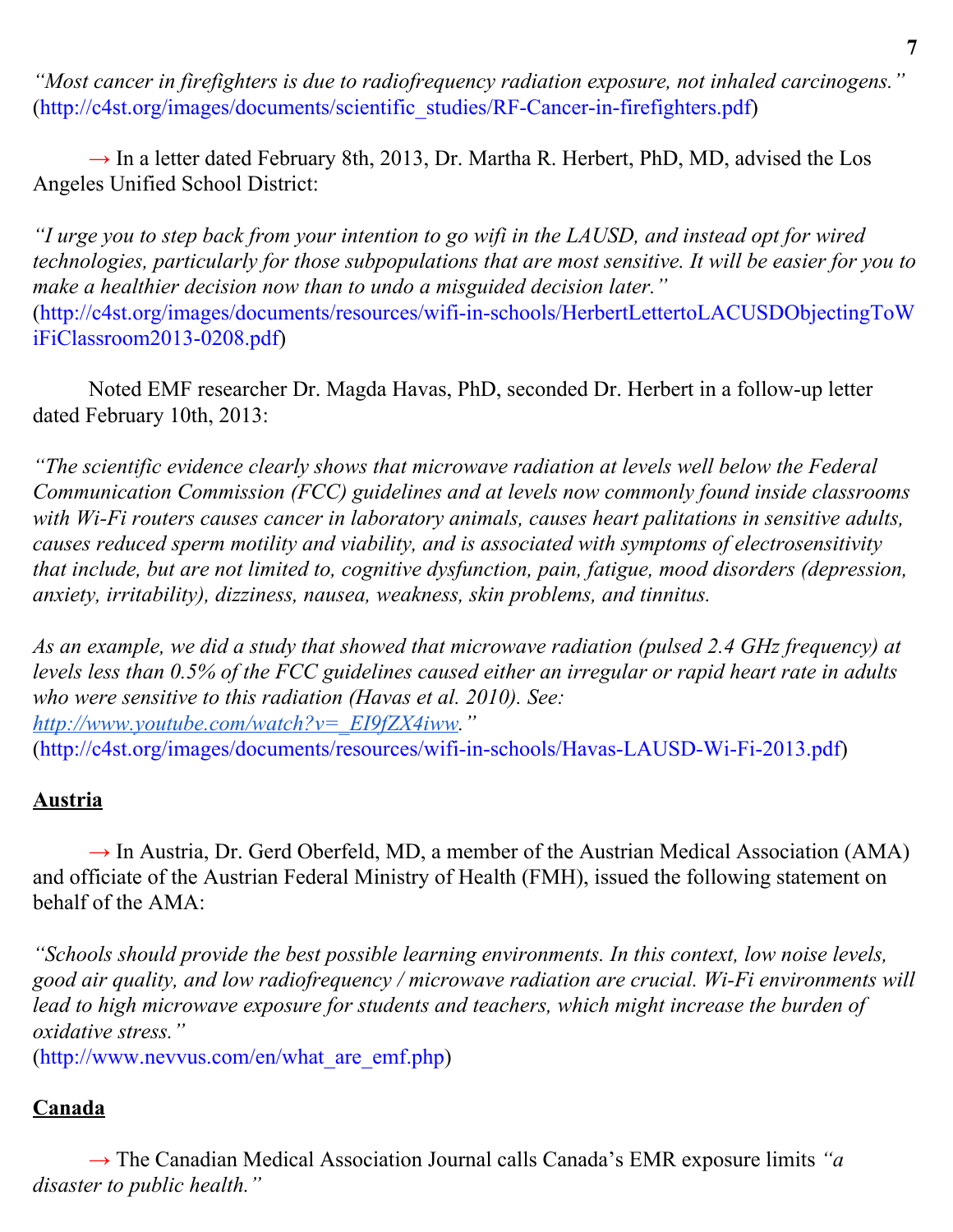([http://www.newswire.ca/en/story/1532755/canadian-medical-association-journal-reports-health-can](http://www.newswire.ca/en/story/1532755/canadian-medical-association-journal-reports-health-canada-s-wireless-limits-are-a-disaster-to-public-health) [ada-s-wireless-limits-are-a-disaster-to-public-health\)](http://www.newswire.ca/en/story/1532755/canadian-medical-association-journal-reports-health-canada-s-wireless-limits-are-a-disaster-to-public-health)

 $\rightarrow$  22 Medical Doctors throughout Canada sign a sobering declaration to Health Canada for the need for greater research-based protection of the public from radiofrequency radiation. ([http://media.electrahealth.com/assets/images/research/medical-doctors-submission-to-health-canada](http://media.electrahealth.com/assets/images/research/medical-doctors-submission-to-health-canada-english.pdf) [-english.pdf\)](http://media.electrahealth.com/assets/images/research/medical-doctors-submission-to-health-canada-english.pdf)

 $\rightarrow$  Former President of Microsoft Canada, Frank Clegg, founded Canadians for Safe Technology (C4ST), *"to educate and inform Canadians and their policy makers about the dangers of the exposures to unsafe levels of radiation from technology…"* ([www.c4st.org](http://www.c4st.org/))

#### **France**

 $\rightarrow$  A survey conducted in France of 270 men and 260 women suggested women are more sensitive to EMR than men, with many of the women surveyed complaining of headache, nausea, loss of appetite, sleep disturbance, depression, discomfort and visual perturbations. This first study on symptoms experienced by people living in the vicinity of telecommunication stations shows that, in view of radioprotection, minimal distance of people from cellular phone base stations should be greater than 300 meters. [\(http://www.ncbi.nlm.nih.gov/pubmed/12168254\)](http://www.ncbi.nlm.nih.gov/pubmed/12168254) A follow-up survey also suggested that sensitivity can increase with age: http://www.ncbi.nlm.nih.gov/pubmed/12948762.

 $\rightarrow$  On June 26, 2014, France enacted Proposition 2065, banning the use of Wi-Fi in childcare facilities, requiring Wi-Fi to be disabled in schools when not in use for teaching, calling for reduction in incidental public exposure to RF radiation, and requiring mobile phone companies to advertise radiation-reducing acessories with phones, under penalty of a 75,000 Euro fine. The proposition also called for a report on electromagnetic hypersensitivity (EHS). ([http://www.takebackyourpower.net/news/2015/02/01/france-new-law-bans-wifi-in-daycares-restrict](http://www.takebackyourpower.net/news/2015/02/01/france-new-law-bans-wifi-in-daycares-restricts-wireless-infrastructure/)

[s-wireless-infrastructure/\)](http://www.takebackyourpower.net/news/2015/02/01/france-new-law-bans-wifi-in-daycares-restricts-wireless-infrastructure/)

## **Germany**

 $\rightarrow$  Scientists from Jacobs University and the University of Wuppertal successfully replicated a previous study showing that low-levels ("non-thermal") of RF energy have significant tumor-enhancing effects. The results were described as *"worrying"* by the authors. This was an important study that confirmed and expanded upon previous findings showing increase in tumors. (http://smartgridawareness.org/2015/03/08/rf-fields-promote-tumors-below-human-exposure-limits/)

 $\rightarrow$  A 2015 study by the German Cancer Research Center (DKFZ) in Heidelberg, Germany, indicated a correlation between tumors in mice and cell phone radiation well below the commonly accepted safety threshold. University of Albany Institute for Health and the Environment Director David Carpenter commented on the study: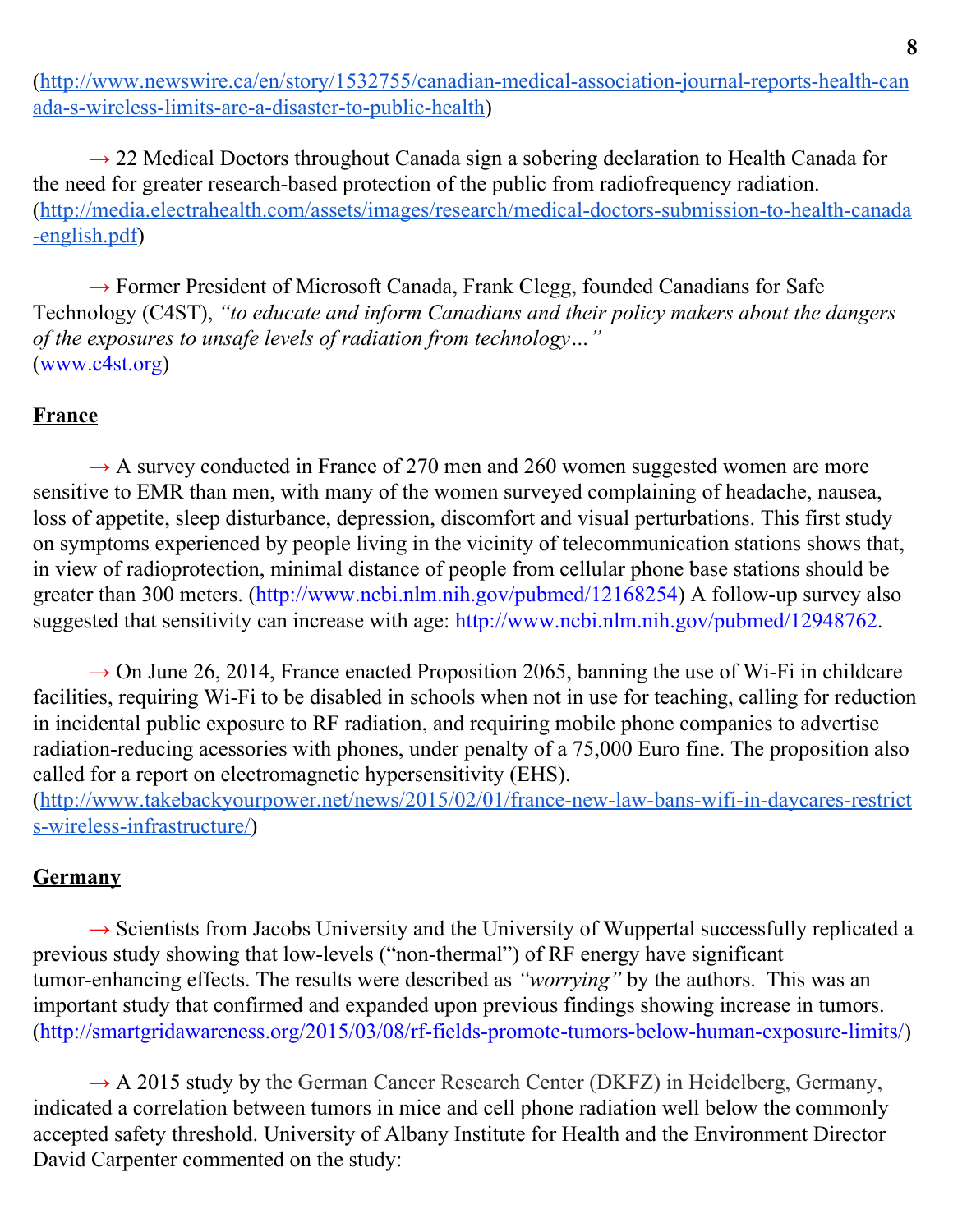*"This new study, in conjunction with previous work, makes a much stronger case for an IARC classification of 2A, a probable human carcinogen."* (http://www.microwavenews.com/news-center/rf-animal-cancer-promotion)

# **Greece**

 $\rightarrow$  A Greek study has demonstrated protein changes in the brains of animals following whole body exposure to RF electromagnetic fields, similar to the kind of microwave radiation emitted from cell phones, Wi-Fi, and wireless computer and game console equipment. Adamantia F. Fragopoulou, M.Sc., PhD Candidate, in the Dept of Cell Biology and Biophysics at University of Athens, Greece, lead author of the study, says:

*"Our study is important because it shows for the first time protein changes in the mouse brain after EMF exposure, and in particular in very crucial regions like hippocampus, cerebellum and frontal lobe, all involved in learning, memory and other complicated functions of the mammalian brain. We have demonstrated that 143 proteins are altered after electromagnetic radiation, including proteins that have been correlated so far with Alzheimer's, glioblastoma, stress and metabolism. In its perspective, this study is anticipated to throw light in the understanding of such health effects like headaches, dizziness, sleep disorders, memory disorders, brain tumors, all of them related, to the function of the altered brain proteins.*

*Until now there is limited evidence relating EMFs with the impact on specific brain proteins. Further analysis of the affected proteins as well as replicating the experiment under similar conditions (data presently under analysis) is expected to offer new insights explaining the overall effects."* ([http://electromagnetichealth.org/electromagnetic-health-blog/mice-proteome/\)](http://electromagnetichealth.org/electromagnetic-health-blog/mice-proteome/)

## **India**

 $\rightarrow$  Between 2012 and 2014, several petitions were filed in the state of India to remove EMF-emitting telecommunications towers from neighborhoods, schools, and other public areas. They can be found and read about at the following web addresses:

([http://www.vagbrytaren.org/No%20mobile%20towers%20near%20schools,%20hospitals,%20direct](http://www.vagbrytaren.org/No%20mobile%20towers%20near%20schools,%20hospitals,%20directs%20Rajasthan%20High%20Court.pdf) [s%20Rajasthan%20High%20Court.pdf\)](http://www.vagbrytaren.org/No%20mobile%20towers%20near%20schools,%20hospitals,%20directs%20Rajasthan%20High%20Court.pdf)

([http://articles.economictimes.indiatimes.com/2013-02-06/news/36949860\\_1\\_tower-radiation-mobile](http://articles.economictimes.indiatimes.com/2013-02-06/news/36949860_1_tower-radiation-mobile-towers-icnirp-guidelines) [-towers-icnirp-guidelines\)](http://articles.economictimes.indiatimes.com/2013-02-06/news/36949860_1_tower-radiation-mobile-towers-icnirp-guidelines)

([http://www.thehindu.com/news/cities/Coimbatore/petition-against-phone-tower/article6460617.ece\)](http://www.thehindu.com/news/cities/Coimbatore/petition-against-phone-tower/article6460617.ece)

## **Ireland**

 $\rightarrow$  The Irish Doctors Environmental Association (IDEA) has unanimously declared that: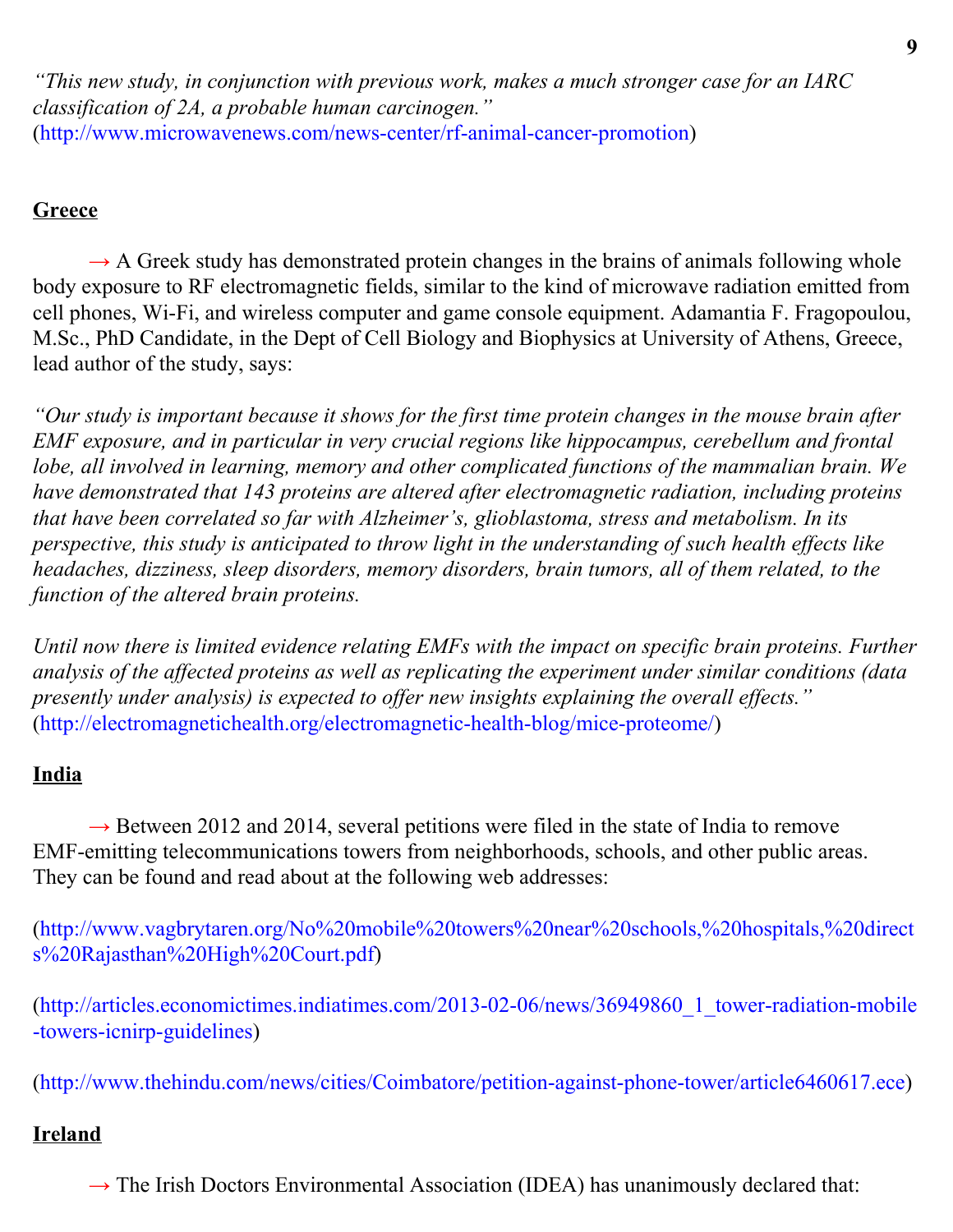*"there is sufficient scientific evidence to warrant more stringent controls on the level and distribution of EMR."* (http://issuu.com/waynegerald/docs/safeschools2012)

# **Italy**

 $\rightarrow$  In 2012 the Italian Supreme Court ruled that mobile phones cause brain cancer - a landmark ruling against the cell phone industry. ([http://rt.com/news/italy-phone-causes-tumor-840/\)](http://rt.com/news/italy-phone-causes-tumor-840/)

 $\rightarrow$  A study by Italian doctors published by the Archives of Environmental and Occupational Health on November 1st, 2012, concluded that:

*"...the laptop is paradoxically an improper site for the use of a [laptop computer], which consequentially should be renamed to not induce customers toward an improper use. The use of the word 'laptop' is thus misleading, because evidence shows that an incorrect use of the LTC can cause an increased EMF body exposure. Users should be aware about such risk: recommendations for safe use of laptops should avoid close contact between laptop, power supply, and user, in particular during pregnancy."*

([https://docs.google.com/file/d/17Z-BgRE0Ib-YtEnGFLLO5dmOgrudovBj8mfHLFrzzFkbLkZiwV1](https://docs.google.com/file/d/17Z-BgRE0Ib-YtEnGFLLO5dmOgrudovBj8mfHLFrzzFkbLkZiwV1Lmth_TtxI/edit) Lmth TtxI/edit)

## **Russia**

 $\rightarrow$  On June 19, 2012, the Russian National Committee on Non-Ionizing Radiation Protection (RNCNRP) has issued a precaution against prolonged exposure to EMR, especially for children, stating:

*"It is our professional obligation not to damage the children's health by inactivity."* ([http://www.emfacts.com/2012/06/new-report-medical-associations-medical-doctors-and-leading-sci](http://www.emfacts.com/2012/06/new-report-medical-associations-medical-doctors-and-leading-scientists-call-for-safe-technologies-in-schools/) [entists-call-for-safe-technologies-in-schools/\)](http://www.emfacts.com/2012/06/new-report-medical-associations-medical-doctors-and-leading-scientists-call-for-safe-technologies-in-schools/)

Professor Yury Grigoriev, Chairman of the RNCNRP and a member of the WHO's International Advisory Committee on EMF and Health, has been quoted as saying:

*"Our recent 4-year monitoring of ef ects from cell phone radiation on children, published in Radiation Biology. Radiation Ecology (Volume 51, No.5, 2011), demonstrates an increase in phonemic perception disorders, abatement of efficiency, reduced indicators for the arbitrary and semantic memory and increased fatigue. Over the four-year monitoring of 196 children ages 7-12 who were users of mobile communication devices, a steady decline in these parameters from high values to bottom standards compared was observed. The short-term and long-term potential consequences for society from exposing children to microwave radiation from cellular communication devices must be immediately acknowledged, globally, and responsibly addressed."*